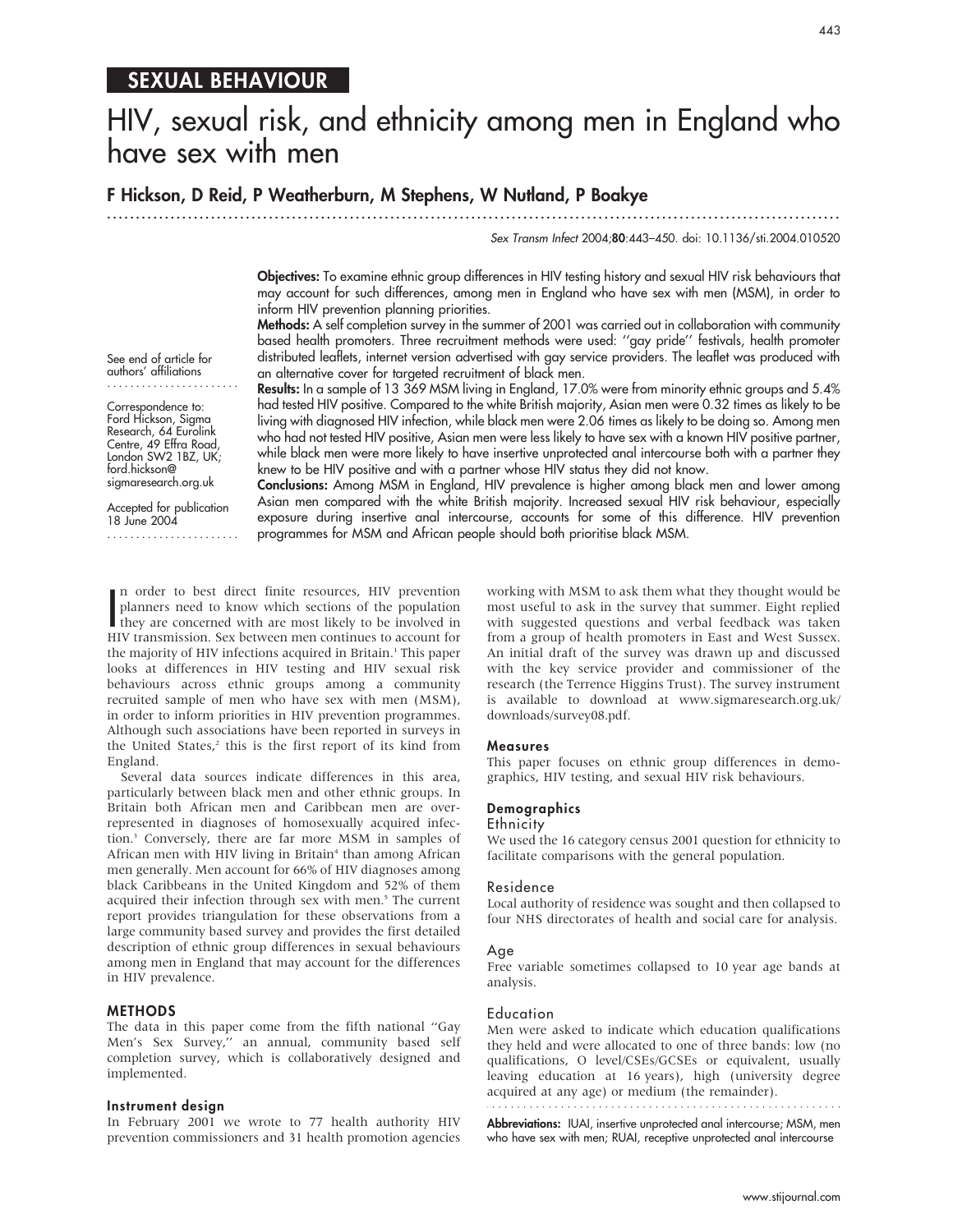| Grouping             | Census group*                       | Sample No      | % (95% CI) | <b>Census</b> | OR (95% CI)<br>$0.65$ (0.63 to 0.68) |  |
|----------------------|-------------------------------------|----------------|------------|---------------|--------------------------------------|--|
| <b>White British</b> |                                     | 11 102         | 83.0(0.6)  | 88.2          |                                      |  |
|                      | White British                       | 11 102         | 83.0 (0.6) | 88.2          | $0.65$ (0.63 to 0.68)                |  |
| White other          |                                     | 1406           | 10.5(0.5)  | 4.0           | 2.82 (2.67 to 3.00)                  |  |
|                      | White Irish                         | 346            | 2.6(0.3)   | 1.4           | 1.88 (1.66 to 2.10)                  |  |
|                      | White other                         | 1060           | 7.9(0.5)   | 2.6           | 3.21 (2.99 to 3.44)                  |  |
| <b>Black</b>         |                                     | 313            | 2.3(0.3)   | 2.3           | $1.00$ (0.87 to $1.13$ )             |  |
|                      | <b>Black Caribbean</b>              | 127            | 0.9(0.2)   | 1.0           | $0.90$ (0.70 to 1.10)                |  |
|                      | <b>Black Caribbean and</b><br>white | 91             | 0.7(0.1)   | 0.2           | $3.52$ (3.01 to 4.02)                |  |
|                      | <b>Black African</b>                | 42             | 0.3(0.1)   | 0.8           | $0.37$ (0.25 to 0.50)                |  |
|                      | <b>Black African and</b><br>white   | 32             | 0.2(0.1)   | 0.1           | 2.00 (1.00 to 3.01)                  |  |
|                      | <b>Black other</b>                  | 21             | 0.2(0.1)   | 0.1           | 2.00 (1.00 to 3.01)                  |  |
| Asian                |                                     | 329            | 2.5(0.3)   | 4.4           | 0.56 (0.49 to 0.58)                  |  |
|                      | Asian Indian                        | 136            | 1.0(0.2)   | 2.0           | $0.49$ (0.40 to 0.60)                |  |
|                      | Asian Pakistani                     | 38             | 0.3(0.1)   | 1.2           | $0.25$ (0.16 to 0.33)                |  |
|                      | Asian Bangladeshi                   | $\overline{4}$ | 0.0(0.0)   | 0.4           | $0.00$ (0.00 to 0.15)                |  |
|                      | Asian and white                     | 69             | 0.5(0.1)   | 0.3           | $1.67$ (1.33 to 2.01)                |  |
|                      | Asian other                         | 82             | 0.6(0.1)   | 0.5           | 1.20 (1.00 to 1.40)                  |  |
| All others           |                                     | 219            | 1.6(0.2)   | 1.0           | $1.61$ (1.41 to 1.81)                |  |
|                      | Chinese                             | 106            | 0.8(0.2)   | 0.4           | 2.01 (1.50 to 2.52)                  |  |
|                      | Other mixed                         | 75             | 0.6(0.1)   | 0.2           | $3.01$ (2.51 to $3.52$ )             |  |
|                      | All others                          | 38             | 0.3(0.1)   | 0.4           | $0.75$ (0.50 to 1.00)                |  |

# HIV testing

# HIV testing history

Men were allocated to one of three groups: never tested, last test result was HIV negative, or tested HIV positive.

# Sexual behaviours

#### Gender of sexual partners in the last year

Respondents indicated whether they had sex with men, women, both, or neither in the last year. What counted as sex was left for respondents to decide.

# Expectation of future sex with men

Those men who had not had sex with a man in the last year were asked ''Do you expect to have sex with a man in the future?'' Those who said ''no'' were excluded from the sample.

# Number of male partners in the last year

Rather than use a free variable (which we have found elicits an unacceptably high missing value for those with larger numbers of partners), respondents were asked to allocate themselves to one of five bands: 1 partner; 2, 3, or 4 partners; 5–12 partners; 13–29 partners; or 30 or more partners. Again, what counted as a sexual partners was left for respondents to decide.

#### Sexual HIV risk behaviours

All men were asked whether, in the last year, they had any kind of sex with a man, insertive unprotected anal intercourse (IUAI) and receptive unprotected anal intercourse (RUAI) with three different partner types: men they knew to be HIV positive, men they knew to be HIV negative, and men whose HIV status they did not know.

# Recruitment

Three methods of recruitment to the survey were used to diversify the sample and involve the collaboration of health promoters. Ethics committee approval was not sought for community recruitment by community groups.

(1) Recruitment teams of between four and 12 travelled to seven lesbian, gay, and bisexual community festivals over the summer of 2001 (in Birmingham, Edinburgh,

London, Bournemouth, Brighton, Manchester, and Cardiff). At each event, the team set up either one or two stalls from which they invited men to participate, offering them clipboards with a survey form and a pen attached. The survey covered two sides of A4  $(210\times297$  mm). Men completed them on the spot and returned their own forms to sealed boxes.

- (2) The survey form was redesigned for distribution by health promoters. This was a 20 page, A6 size  $(105\times148 \text{ mm})$  booklet whose back cover folded out and over the front, with a gummed edge. The sealed booklet was preaddressed to Sigma Research and no stamp was needed to return it. A copy of the booklet and a covering letter were sent to 185 HIV health promotion agencies in England and Wales and listed in Nambase, the UK's HIV service directory<sup>6</sup> inviting them to collaborate in recruitment. Agencies were offered a report on the men they recruited if they recruited 20 or more (which were provided to 30 agencies in February 2002). In total, we delivered 30 610 booklets to 70 agencies. An additional set of booklets was printed with a different cover featuring a photograph of a black man and included the logo of a collaborating London based black MSM HIV prevention project (Big Up at GMFA). This version was distributed by agencies working with black men and at community sites with a large proportion of black users. Local distribution of the booklets to MSM occurred over July–September 2001. At the end of the recruitment period, all booklet distributors were re-contacted and asked how many booklets they had not distributed.
- (3) The survey was available for completion online via the Sigma Research website. The content of the questionnaire was identical to the booklet version. From a link on our homepage the questionnaire appeared as one continuous document. Data were captured when the respondent pressed ''submit'' at the end of the document and sent in an individual anonymous email to Sigma Research. The web version was available for completion online for 8 weeks (August and September 2001) and was promoted via Gay.com, then the largest ''gay specific'' internet provider in the United Kingdom, using pop-ups and a recurrent banner advertisement in chat rooms. There was also coverage of the survey in the news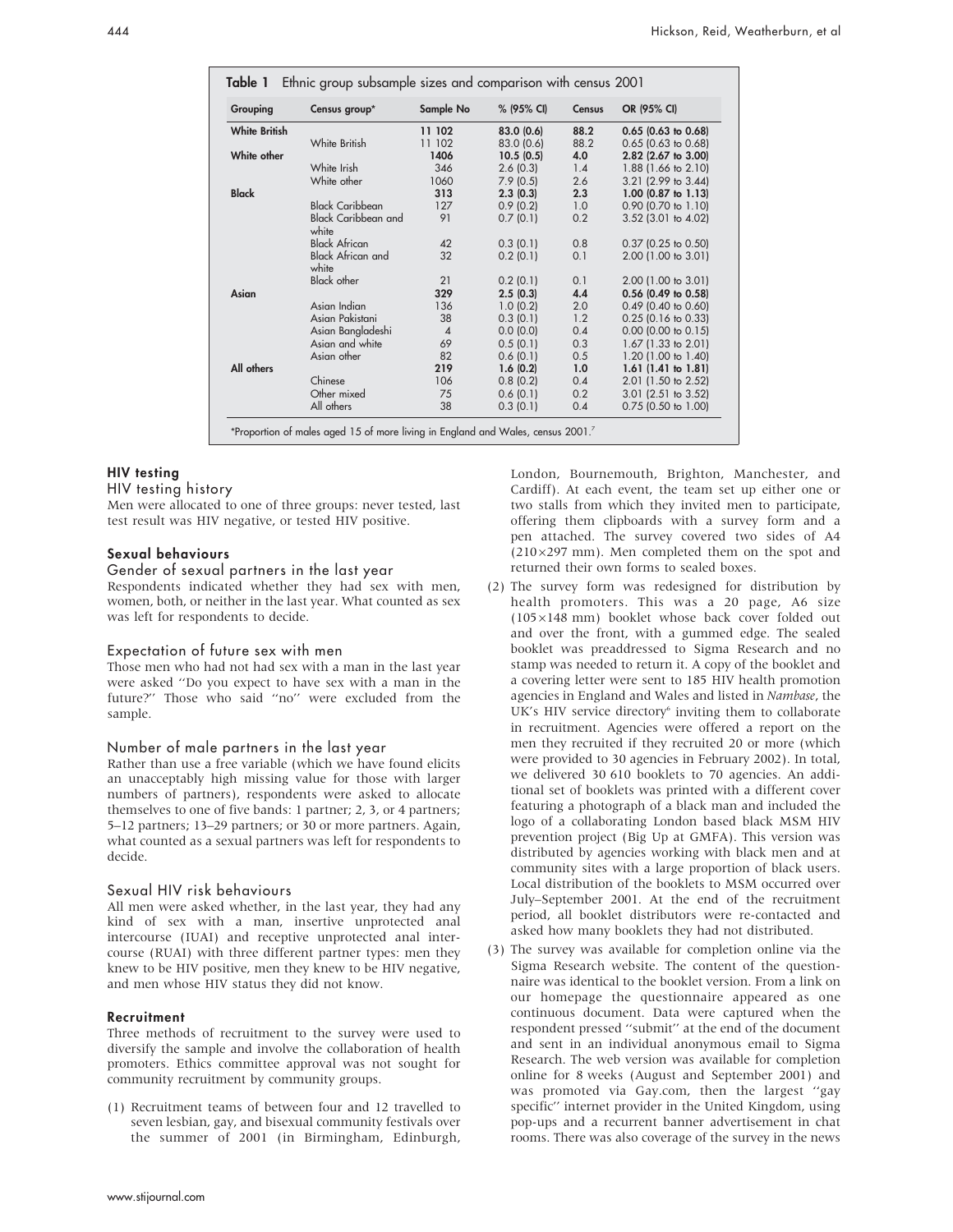|                     | All three methods | Web       | "Pride" events | <b>Booklet</b> |
|---------------------|-------------------|-----------|----------------|----------------|
| Sample size         | 13 369            | 3909      | 6977           | 2483           |
| Residence*          |                   |           |                |                |
| Valid No            | 13 369            | 3909      | 6977           | 2483           |
| % North             | 20.3              | 24.4      | 14.6           | 30.2           |
| % Midlands          | 24.6              | 22.4      | 24.6           | 27.9           |
| % South             | 26.5              | 24.4      | 28.5           | 24.2           |
| % London            | 28.6              | 28.9      | 32.3           | 17.7           |
| Age*                |                   |           |                |                |
| Valid No            | 13 257            | 3893      | 6910           | 2454           |
| Mean                | 33.0              | 30.6      | 33.3           | 35.6           |
| <b>SD</b>           | 10.4              | 10.2      | 9.6            | 12.0           |
| Median              | 32                | 29        | 32             | 35             |
| Range               | $13 - 82$         | $13 - 76$ | $15 - 75$      | $14 - 82$      |
| Education*          |                   |           |                |                |
| Valid No            | 13 230            | 3892      | 6892           | 2446           |
| $%$ low             | 27.7              | 25.8      | 27.6           | 30.7           |
| $%$ medium          | 28.8              | 32.6      | 26.8           | 28.7           |
| % high              | 43.5              | 41.6      | 45.6           | 40.7           |
| Ethnicity*          |                   |           |                |                |
| Valid No            | 13 369            | 3909      | 6977           | 2483           |
| % white British     | 83.0              | 83.8      | 82.7           | 82.7           |
| % other white group | 10.5              | 10.2      | 11.3           | 8.8            |
| % black             | 2.5               | 1.7       | 2.1            | 4.2            |
| % Asian             | 2.3               | 2.4       | 2.3            | 3.0            |
| % all others groups | 1.6               | 1.9       | 1.6            | 1.3            |
| Sexual partners*    |                   |           |                |                |
| Valid No            | 13 266            | 3890      | 6911           | 2465           |
| $%$ none            | 3.1               | 3.9       | 2.6            | 3.4            |
| % women only        | 0.9               | 1.5       | 0.7            | 0.3            |
| % men and women     | 6.7               | 13.2      | 3.0            | 6.6            |
| % men only          | 89.3              | 81.3      | 93.7           | 89.7           |

section of the site. Big Up, a black MSM sexual health promotion group, also undertook some promotion of the web survey to black MSM via internet newsgroups and email lists.

All three surveys asked men if they had already completed the survey that summer using any of the three methods. Surveys which indicated yes were rejected.

#### Data input and statistical analysis

The gay pride and booklet returns were input by hand to a custom built data base and then merged with the data automatically captured from emails. The entire merged data set was imported to SPSS-PC (version 11) in which all analyses of data were carried out. Ninety five per cent confidence intervals for proportions were calculated using the formula  $p+/-$  1.96 $\times \sqrt{(p.q/N)}$  where p is the proportion,  $q = 1-p$  and N is the denominator. We used  $\chi^2$  to compare HIV testing and sexual behaviour in ethnic groups at the univariate level. Multinomial logistic regression was used to calculate ORs across ethnic groups for HIV testing and sexual risk behaviours, adjusted for differences in recruitment method, age, area of residence, and education which were significant at the univariate level.

# RESULTS

The response rate for gay pride events (calculated by observation of recruiters at the Birmingham and Brighton events) was estimated at 71% of approaches. As men who declined may have been re-approached later at the same event by another recruiter (especially at the smaller events) and may have responded on the second or subsequent approach, the overall response rate may be higher than this. Of the 30 610 booklets delivered to health promotion agencies, the post-distribution audit suggested 72% of those had been distributed directly to MSM or placed in leaflet racks in gay bars and clubs. A total of 2713 booklets were

returned, or 12.3% of those estimated to be distributed. Website monitoring data did not allow the rate of response by those who saw the web version to be calculated.

Of a total of 17 205 responses across all three recruitment methods, 13 508 men identified their country of residence as England and gave sufficient information to allocate them to one of England's four directorates of health and social care. Of these, 120 indicated no sex with men in the last year and said they did not expect to have sex with men in the future. A further 19 did not indicate their ethnicity. The sample discussed in this paper consists of the 13 369 men living in England who had sex with a man in the last year and/or expected to in the future, and who gave their ethnicity. In all cases, discrepancies with the denominator is because of missing data on specific questions.

#### Ethnic composition of sample

Table 1 shows the ethnic group composition of the final sample (with 95% confidence intervals for the proportions) and the male population.<sup>7</sup> The proportion of black men in the sample was not significantly different from the population of males aged 15 or more. Compared to that population, two ethnic groups (white British men and Asian men) were under-represented and two were over-represented (white other and all others). Within the black group it was men with dual (mixed) black-white ethnicities that predominated, with African and Caribbean men less well represented. Similarly men with dual Asian-white ethnicity were overrepresented.

#### Recruitment effects

Of the final sample, 52.2% ( $n = 6977$ ) were recruited at Pride events,  $18.6\%$  (n = 2483) using the booklet and 29.2%  $(n = 3909)$  via the internet. Which method of recruitment men used significantly varied by where they lived, their age, education, and ethnicity (table 2).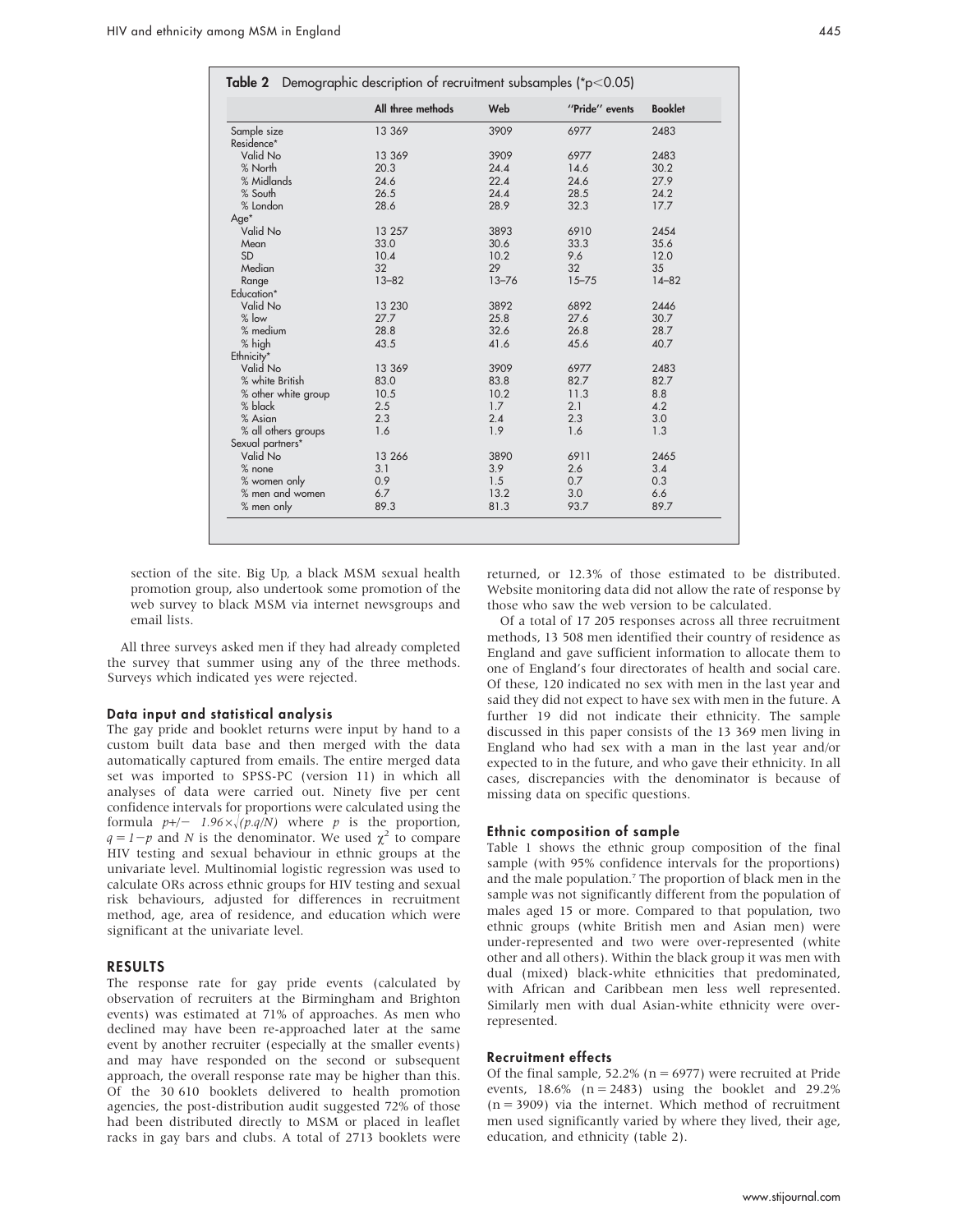|                                                                                    | <b>White British</b> | White other | <b>Black</b> | Asian     | All others      |
|------------------------------------------------------------------------------------|----------------------|-------------|--------------|-----------|-----------------|
| Subsample size                                                                     | 11 102               | 1406        | 313          | 329       | 219             |
| Demographics                                                                       |                      |             |              |           |                 |
| Residence (%)*                                                                     |                      |             |              |           |                 |
| Valid No                                                                           | 11 102               | 1406        | 313          | 329       | 219             |
| North                                                                              | 22.1                 | 11.7        | 9.3          | 13.4      | 11.9            |
| Midlands                                                                           | 26.4                 | 12.5        | 24.0         | 20.7      | 14.6            |
| South                                                                              | 28.2                 | 18.9        | 17.9         | 14.9      | 18.3            |
|                                                                                    |                      |             |              |           |                 |
| London                                                                             | 23.3                 | 56.9        | 48.9         | 51.1      | 55.3            |
| Age (years)*                                                                       |                      |             |              |           |                 |
| Valid No                                                                           | 11 017               | 1387        | 310          | 328       | 215             |
| Mean                                                                               | 33.3                 | 32.3        | 31.2         | 28.1      | 30.2            |
| <b>SD</b>                                                                          | 10.8                 | 8.5         | 8.5          | 7.9       | 8.6             |
| Median                                                                             | 32                   | 31          | 31           | 27        | 28              |
| Range                                                                              | $13 - 82$            | $15 - 70$   | $16 - 66$    | $14 - 73$ | $17 - 67$       |
| Education (%)*                                                                     |                      |             |              |           |                 |
| Valid No                                                                           | 10 992               | 1389        | 308          | 324       | 217             |
| Low                                                                                | 30.0                 | 11.9        | 38.0         | 16.7      | 10.1            |
| Medium                                                                             | 30.1                 | 22.3        | 24.7         | 21.9      | 23.0            |
|                                                                                    |                      |             |              |           |                 |
| High                                                                               | 39.9                 | 65.8        | 37.3         | 61.4      | 66.8            |
| Sexual partners (%)                                                                |                      |             |              |           |                 |
| Valid No                                                                           | 11 025               | 1392        | 311          | 323       | 215             |
| None                                                                               | 3.2                  | 2.3         | 2.9          | 6.5       | 2.3             |
| Women only                                                                         | 0.9                  | 1.1         | 0.0          | 0.9       | 0.0             |
| Men and women                                                                      | 6.7                  | 6.3         | 8.7          | 7.1       | 4.2             |
| Men only                                                                           | 89.2                 | 90.3        | 88.4         | 85.4      | 93.5            |
| <b>HIV</b> testing                                                                 |                      |             |              |           |                 |
| Ever HIV tested*                                                                   |                      |             |              |           |                 |
| Valid No                                                                           | 11 060               | 1402        | 309          | 327       | 217             |
| % ever tested                                                                      | 52.9                 | 70.3        | 64.7         | 45.9      | 57.6            |
|                                                                                    |                      |             |              |           |                 |
| No ever tested                                                                     | 5 8 5 4              | 985         | 200          | 150       | 125             |
| HIV test result*                                                                   |                      |             |              |           |                 |
| Valid No                                                                           | 5712                 | 971         | 192          | 148       | 124             |
| % tested positive                                                                  | 9.5                  | 11.7        | 18.2         | 3.4       | 8.1             |
| No tested positive                                                                 | 541                  | 114         | 35           | 5         | 10 <sup>°</sup> |
| Sexual behaviour in last year (men not tested HIV positive who had a male partner) |                      |             |              |           |                 |
| Subsample size                                                                     | 9889                 | 1219        | 257          | 290       | 198             |
| Any sex                                                                            |                      |             |              |           |                 |
| Valid No                                                                           | 9508                 | 1192        | 247          | 284       | 194             |
| % with positive*                                                                   | 9.3                  | 12.4        | 9.7          | 6.7       | 10.3            |
| % with unknown*                                                                    | 76.6                 | 76.7        | 74.9         | 75.4      | 86.1            |
|                                                                                    | 49.0                 | 50.8        | 54.3         | 47.9      | 41.8            |
| % with negative                                                                    |                      |             |              |           |                 |
| <b>UIAI</b>                                                                        |                      |             |              |           |                 |
| Valid No                                                                           | 9461                 | 1183        | 236          | 279       | 193             |
| % with positive*                                                                   | 1.4                  | 1.9         | 3.8          | 0.4       | 2.6             |
| % with unknown                                                                     | 19.4                 | 20.2        | 26.3         | 19.4      | 18.7            |
| % with negative                                                                    | 19.5                 | 20.0        | 19.9         | 17.2      | 14.0            |
| <b>URAI</b>                                                                        |                      |             |              |           |                 |
| Valid No                                                                           | 9521                 | 1180        | 242          | 283       | 194             |
| % with positive                                                                    | 1.2                  | 1.3         | 1.7          | 0.4       | 1.5             |
| % with unknown                                                                     | 17.8                 | 16.4        | 18.6         | 17.3      | 18.0            |
| % with negative                                                                    |                      |             |              |           |                 |
|                                                                                    | 21.2                 | 22.4        | 20.2         | 18.7      | 16.5            |

Table 3 Demographic characteristics, HIV testing and sexual behaviours in ethnic group subsamples of homosexually active men (\*p $<$ 0.05)

All three recruitment subsamples were distributed across the four NHS directorates. However, men living in London  $(n = 3824)$  or the south  $(n = 3544)$  disproportionately used gay pride events (59.0% in London and 56.1% in the south), those in the Midlands ( $n = 3284$ ) the booklet (21.1%), and those in the north ( $n = 2717$ ) the booklet (27.6%) and web (35.0%),  $(\chi^2 = 442.06, df = 6, p < 0.01)$ . This reflects the geographic distribution of the gay pride events used and of our health promotion collaborators.

While the three recruitment subsamples each encompassed a wide age range, their age did significantly differ  $(F = 194.55, df = 2, p < 0.001)$ . As groups, the web sample was the youngest, the gay pride sample in the middle, and the booklet sample was the oldest (table 2).

|               | Ever HIV tested |                           | Tested HIV positive of tested |                           | Living with diagnosed HIV |                           |
|---------------|-----------------|---------------------------|-------------------------------|---------------------------|---------------------------|---------------------------|
|               | <b>OR</b>       | 95% CI                    | <b>OR</b>                     | 95%CI                     | <b>OR</b>                 | 95% CI                    |
| White British | 1.00            |                           | 1.00                          |                           | 1.00                      |                           |
| White other   | 1.83            | $(1.61 \text{ to } 2.08)$ | 1.25                          | $(0.99 \text{ to } 1.57)$ | 1.54                      | $(1.23 \text{ to } 1.93)$ |
| <b>Black</b>  | 1.54            | $(1.20 \text{ to } 1.96)$ | 2.06                          | $(1.39 \text{ to } 3.04)$ | 2.26                      | $(1.56 \text{ to } 3.29)$ |
| Asian         | 0.71            | $(0.56 \text{ to } 0.89)$ | 0.40                          | $(0.16 \text{ to } 0.99)$ | 0.32                      | $(0.13 \text{ to } 0.79)$ |
| All others    | 1.11            | $(0.83 \text{ to } 1.47)$ | 0.78                          | $(0.39 \text{ to } 1.56)$ | 0.82                      | $(0.41$ to $1.62)$        |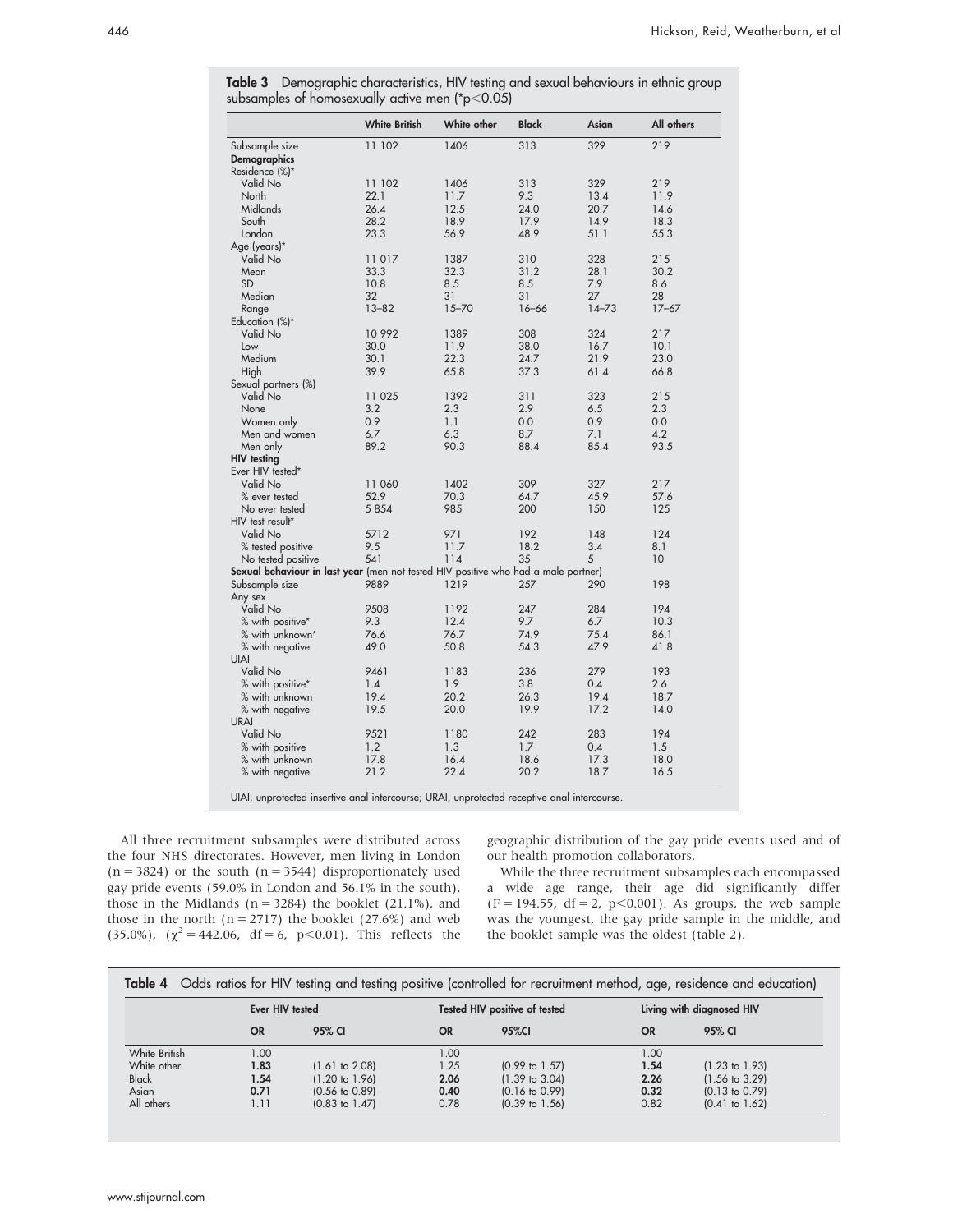Which recruitment method respondents used was also significantly associated with their formal educational attainment ( $\chi^2$  = 56.60, df = 4, p<0.01), although each method recruited across the education range. Men with low education  $(n = 3660)$  were disproportionately likely to use the booklet (20.5% had), those with medium education  $(n = 3816)$  to use the internet  $(33.3\%)$ , and those with high education  $(n = 5754)$  to have been recruited at gay pride events (54.6%).

Similarly, while each method recruited men from a variety of ethnic groups men, the recruitment method was significantly associated with ethnic group ( $\chi^2$  = 64.09, df = 8,  $p<0.01$ ). Black (n = 313) and Asian (n = 329) men were disproportionately recruited using the booklet (33.2% and 22.5% respectively). The white other (that is, not British) men ( $n = 1406$ ) were most likely to use gay pride events  $(56.0\%)$  and the white British men  $(n = 11 102)$  and remaining "all others" group  $(n = 219)$  disproportionately used the internet (29.5% and 33.3% respectively). In a multivariate analysis, compared to the white British (and controlling for residence, age, and education), the black men were 2.80 times (95% CI, 2.18 to 3.60) more likely to have used the booklet and Asian men were 1.82 times (95% CI, 1.38 to 2.39) more likely to have done so.

Finally, recruitment method was associated with the gender of men's sexual partners in the last year. The majority of all three recruitment subsamples had sex with men only (table 2). However, web recruited men were least likely to have had sex with a man (94.6% had compared with 96.7% of the gay pride sample and 96.3% of the booklet sample:  $\chi^2$  = 29.89, df = 2, p<0.01), and were most likely to have had sex with women (14.8% had compared with 3.7% of the gay pride sample and 6.9% of the booklet sample;  $\chi^2 = 437.53$ ,  $df = 2$ ,  $p < 0.01$ ). Consequently, 14.0% of the web recruited men who had sex with men also had sex with women, compared to 3.1% of the gay pride sample and 6.9% of the booklet sample.

# Demographic differences across ethnic groups

Table 3 shows residence, age, and educational qualifications of the five ethnic groups. All three demographics significantly varied with ethnicity.

While homosexual and bisexual men of all ethnicities were recruited from each part of the country, there were significant associations between residence and ethnicity. Less than a quarter of the majority white British sample lived in London but over half of all four minority ethnic groups did. Ethnic minorities accounted for 9.7% (263/2717) of men in the north, 10.7% (351/3284) in the Midlands, 11.6% (411/3544) in the south, and 32.5% (1242/3824) of Londoners.

All four minority ethnic group subsamples were significantly younger than the ethnic majority (table 3), as in the general population. By contrast, compared to the ethnic majority, the black men in the sample were slightly less well

educated, while the other three minority ethnic groups were considerably better educated.

With regard to the gender of men's sexual partners, the majority of all ethnic groups had sex with men only in the last year. However, Asian men were least likely to have had sex with men while black men were most likely to have had sex with women (table 3). Compared with the ethnic majority (and controlling for recruitment method, age, education, and residence), Asian men were 0.44 times as likely to have had sex with a man (OR 95% CI 0.28 to 0.68). Conversely, black men were 1.53 times more likely to have had sex with a woman (OR 95% CI 1.01 to 2.31).

#### HIV testing history

Overall, 54.9% (7314/13 315) of the sample had ever tested for HIV. The proportion varied by ethnic group being lowest among Asian men and highest among the ''white other'' group (table 3:  $\chi^2 = 174.4$ , df = 4, p<0.01). Adjusting for recruitment, residence, age, and education (table 4), compared to the white British men, the ''white other'' group were 1.83 times more likely to have ever tested and black men 1.54 times more likely. Conversely, Asian men were 0.71 times as likely to have ever tested for HIV.

Among all those men who had tested, 9.9% (705/7147) had received a positive result. This proportion also varied by ethnic group ( $\chi^2$  = 27.4, df = 8, p<0.01), being lowest among Asian testers and highest among black testers. Adjusting for recruitment, residence, age, and education (table 4), compared to the white British men, the black men were 2.06 times more likely to have received a positive result. Conversely, Asian testers were 0.40 times as likely to have done so.

Together, these differences meant that compared to the ethnic majority (of whom 8.2% were living with diagnosed HIV), black men were 2.26 times as likely to be living with a positive diagnosis (11.6% were doing so), and the ''white other'' group were 1.54 times as likely. Conversely, Asian men (of whom 1.5% had been diagnosed positive) were 0.32 times as likely as the white British majority to be living with a positive diagnosis.

#### Sexual HIV risk behaviours

In order to identify possible sexual behaviour differences which may account for observed ethnic group differences in HIV infection, we considered the potential for sexual exposure to HIV among men not tested HIV positive. The following considers the 94.6% of respondents who had not tested HIV positive and who did have a male sexual partner in the preceding year  $(n = 11 928)$ .

In the last year, 9.6% (1096/10 329) of these men had some kind of sex with a man they knew to be HIV positive. This ranged from 6.7% of Asian men to 12.4% of men in the white other group (table 3). This proportion was also higher among men living in London (13.9%, 450/3234), those with higher education (11.5%, 581/5044), and men in their 30s and 40s

Table 5 Odds ratios for sex, insertive (IUAI), and receptive (RUAI) unprotected anal intercourse with a known HIV positive partner among men not tested HIV positive (controlled for recruitment method, age, residence, and education)

|               | Any sex   |                           | <b>IUAI</b> |                           | <b>RUAI</b> |                           |
|---------------|-----------|---------------------------|-------------|---------------------------|-------------|---------------------------|
|               | <b>OR</b> | 95% CI                    | <b>OR</b>   | 95% CI                    | <b>OR</b>   | 95% CI                    |
| White British | 1.00      |                           | 1.00        |                           | 1.00        |                           |
| White other   | 1.11      | $(0.91$ to $1.35)$        | 1.23        | $(0.79 \text{ to } 2.02)$ | 1.00        | $(0.57 \text{ to } 1.75)$ |
| black         | 0.94      | $(0.60 \text{ to } 1.45)$ | 2.76        | $(1.38 \text{ to } 5.56)$ | 1.31        | $(0.47 \text{ to } 3.59)$ |
| Asian         | 0.60      | $(0.37 \text{ to } 0.97)$ | 0.25        | $(0.03 \text{ to } 1.83)$ | 0.28        | $(0.03 \text{ to } 2.01)$ |
| All others    | 0.95      | $(0.59 \text{ to } 1.53)$ | 1.75        | $(0.70 \text{ to } 4.37)$ | 1.23        | $(0.38 \text{ to } 3.95)$ |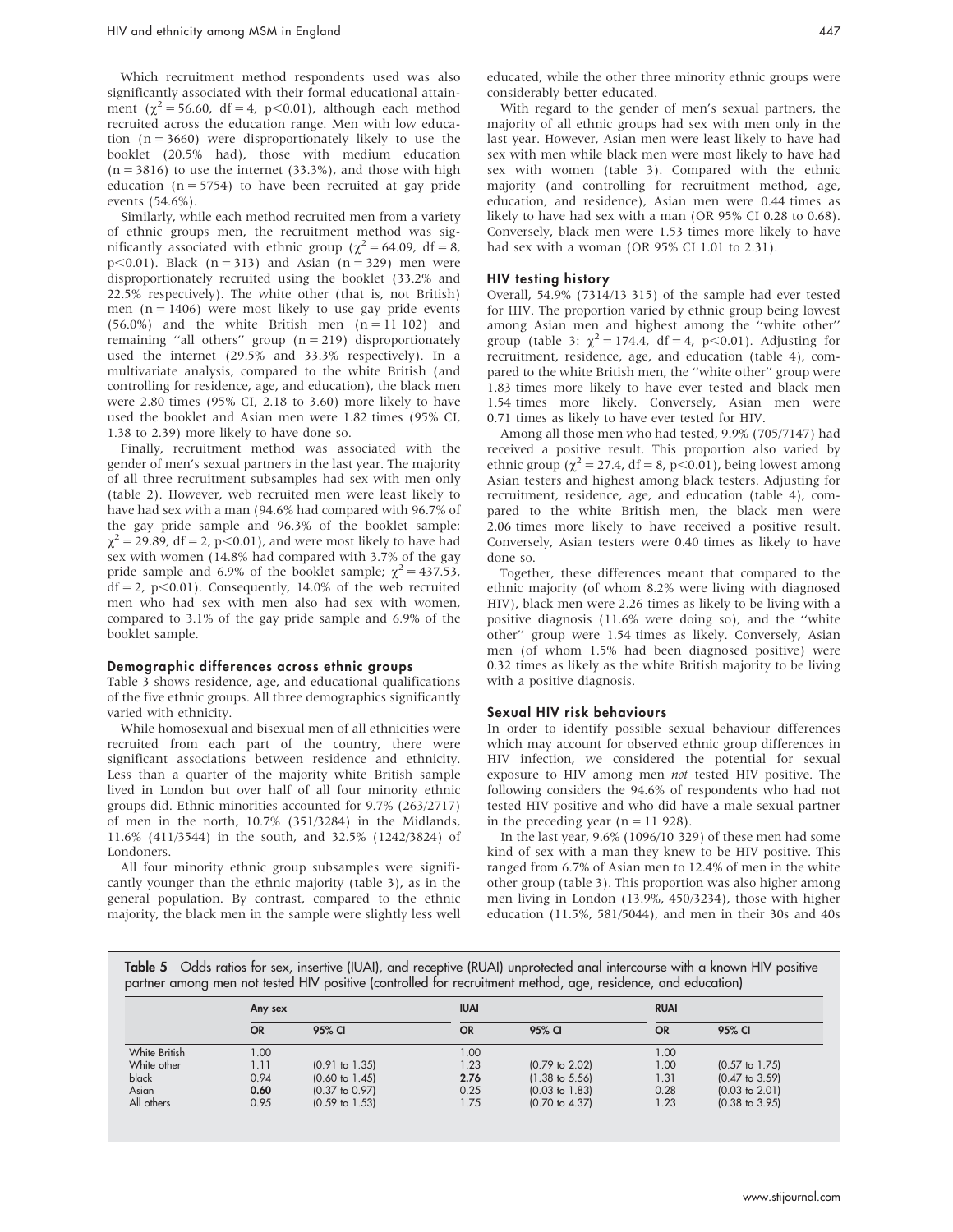| Table 6 Odds ratios for sex, insertive (IUAI), and receptive (RUAI) unprotected anal intercourse with a partner of unknown HIV |  |  |  |
|--------------------------------------------------------------------------------------------------------------------------------|--|--|--|
| status among men not tested HIV positive (controlled for recruitment method, age, residence and education)                     |  |  |  |

|               | Any sex   |                           | <b>IUAI</b>       |                           |           | <b>RUAI</b>               |  |
|---------------|-----------|---------------------------|-------------------|---------------------------|-----------|---------------------------|--|
|               | <b>OR</b> | 95% CI                    | <b>OR</b>         | 95% CI                    | <b>OR</b> | 95%CI                     |  |
| White British | 1.00      |                           | 1.00 <sub>1</sub> |                           | 1.00      |                           |  |
| White other   | 0.91      | $(0.78 \text{ to } 1.06)$ | 1.08              | $(0.92 \text{ to } 1.27)$ | 0.92      | $(0.78 \text{ to } 1.10)$ |  |
| <b>Black</b>  | 0.93      | $(0.69 \text{ to } 1.25)$ | 1.46              | $(1.08 \text{ to } 1.98)$ | 1.01      | $(0.72 \text{ to } 1.41)$ |  |
| Asian         | 0.91      | $(0.68 \text{ to } 1.21)$ | 1.00              | $(0.74 \text{ to } 1.36)$ | 0.94      | $(0.69 \text{ to } 1.30)$ |  |
| All others    | 1.63      | $(1.08 \text{ to } 2.47)$ | 0.89              | $(0.61$ to $1.31)$        | 1.01      | $(0.67 \text{ to } 1.48)$ |  |

(12.4%, 701/5668). Adjusting for these associations and recruitment (table 5), Asian men were 0.60 times as likely as the ethnic majority to have sex with a man they knew to be HIV positive. A much smaller proportion had IUAI with men they knew to be HIV positive: 1.5% (167/11 351) overall, ranging from 0.4% of Asian men  $(n = 1)$  to 3.8% of black men  $(n = 9)$ . Adjusting for recruitment, residence, age and education (table 5), compared to the ethnic majority, black men were 2.76 times as likely to have IUAI with men they knew to be positive. The proportion of men who had RUAI with men they knew to be positive was smaller again (1.2% of men not tested HIV positive, 135/11419) and we found no significant evidence for this varying by ethnic group.

Sex with men of unknown HIV status was common with 76.7% (8762/11425) of those not tested HIV positive having done so in the last year. Adjusting for demographic differences and recruitment, compared to the ethnic majority this was 1.63 times more likely for the all others group (table 6). Insertive unprotected anal intercourse with partners of unknown status was much less common (19.6% of all men not tested positive, 2223/11 351). However, it was again the case that black men were most likely to have done so (adjusted odds ratio with the ethnic majority was 1.46: table 6). Slightly fewer men had RUAI with partners of unknown status (17.7% overall, 2020/11419) and this did not significantly vary by ethnic group.

Almost half (49.1%, 5610/11425) had sex with men they knew to be HIV negative in the year before interview. Compared to the ethnic majority, men in the ''all others'' group were less likely to have had such a partner and were also least likely to have IUAI with them (table 7). No ethnic group differences in RUAI with known negative partners were found.

## **DISCUSSION**

The geographic differences in recruitment methods reflect the distribution of the gay pride events used and the location of our health promotion collaborators. However, it is clear that focused recruitment using a different image on the booklet and close collaboration with community based sexual health promoters serving minority ethnic groups facilitated more

men from black and Asian ethnicities to participate using this method. This is a relatively simple and low cost way of diversifying the sample. The multimethod and multisite recruitment also overcomes some of the limitations of generalising from single site recruitment.

On the other hand, of the men in our sample who had sex with a man in the last year, only 7.0% also had sex with a woman. This compares with 36.4% of homosexually active men in the first national survey of sexual attitudes and lifestyles (Johnson et al<sup>8</sup> p 209) This difference suggests our findings may be limited to exclusively homosexually active men and should not be generalised to ethnic group differences among behaviourally bisexual men. Similarly, the sample can be expected to under-represent men who are more covert about their homosexual behaviour. Since such men are thought to be less likely to be involved in sexual HIV exposure than men who are more open about their sexuality (Hickson et  $al^9$  p 34), the prevalence of both HIV and sexual risk behaviours in the current sample may be elevated compared to the total population of homosexually active men. Another weakness of the study was the difficulty of calculating response rates (especially for the web and booklet versions). In addition, although the questions asked using each method were identical, the context in which men were filling them out will have varied considerably. This can be expected to introduce a varying (but unknown) degree of invalidity to the data by method. However, in terms of geographic distribution and age the sample compares well with population estimates.

It is difficult to establish the profile of homosexually active men in England against which a sample can be compared for representativeness. The prevalence of sex between men in England varies strongly by area of residence. The second national survey of sexual attitudes and lifestyles found the prevalence of sex between men to be 5.5% in Greater London compared with 2.1% in the rest of England.10 England is divided into four NHS directorates of health and social care: 29.1% of the population live in the north directorate; 29.9% in the Midlands and eastern; 26.2% in the south; and 14.8% in London. Taking 5.5% of the London population and 2.1% of elsewhere this suggests that the distribution of homosexually

Table 7 Odds ratios for sex, insertive (IUAI) and receptive (RUAI) unprotected anal intercourse with a known HIV negative partner among men not tested HIV positive (controlled for recruitment method, age, residence and education)

|               | Any sex           |                           | <b>IUAI</b> |                           |           |                           |
|---------------|-------------------|---------------------------|-------------|---------------------------|-----------|---------------------------|
|               | <b>OR</b>         | 95%CI                     | <b>OR</b>   | 95%CI                     | <b>OR</b> | 95%CI                     |
| White British | 1.00 <sub>1</sub> |                           | 00.1        |                           | 1.00      |                           |
| White other   | 1.08              | $(0.95 \text{ to } 1.22)$ | 1.03        | $(0.88 \text{ to } 1.21)$ | 1.09      | $(0.94 \text{ to } 1.27)$ |
| <b>Black</b>  | 1.20              | $(0.93 \text{ to } 1.55)$ | 0.97        | $(0.70 \text{ to } 1.36)$ | 0.89      | $(0.64 \text{ to } 1.23)$ |
| Asian         | 0.88              | $(0.69 \text{ to } 1.12)$ | 0.74        | $(0.54 \text{ to } 1.03)$ | 0.74      | $(0.54 \text{ to } 1.02)$ |
| All others    | 0.74              | $(0.55$ to $0.99)$        | 0.62        | $(0.41 \text{ to } 0.94)$ | 0.70      | $(0.47 \text{ to } 1.04)$ |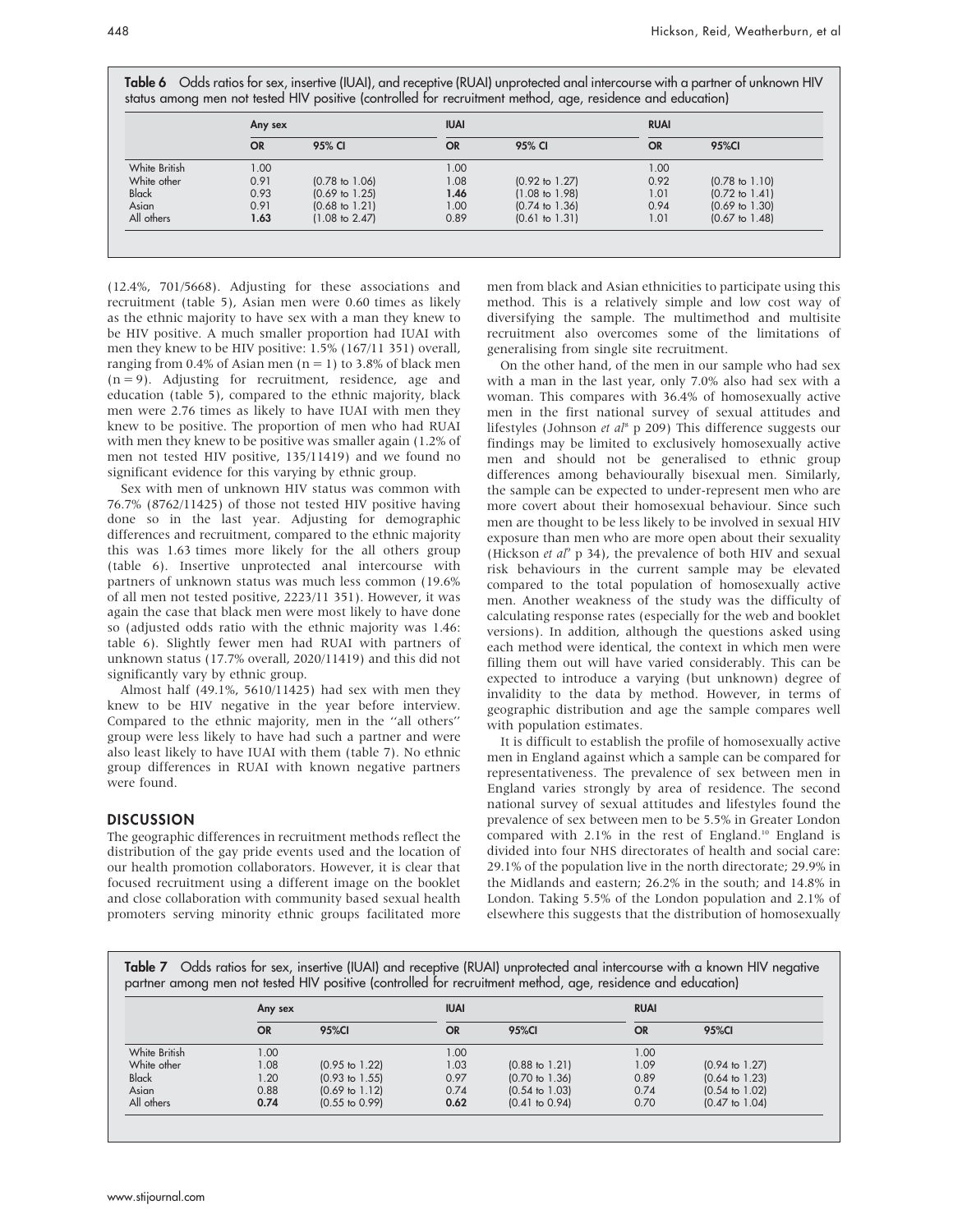active men in England is 23.5% in the north, 24.1% in Midlands and eastern; 21.1% in the south; and 31.3% in London. These compare well with the proportions in the current study sample (20.3%, 24.6%, 26.5%, and 28.6%, respectively) suggesting a fairly geographically representative sample, possibly oversampling the Midlands and the south and undersampling London and the north.

Similarly, the first national survey of sexual attitudes and lifestyles<sup>8</sup> suggested the prevalence of sex between men to be 1.7% between 15–24 years of age, 2.0% between 25–34 years, 1.0% between 35–44 and 0.9% between 45–59 years (age specific rates for from the second survey have not been published). Applying these proportions to the number of males in each of these age bands in England<sup>7</sup> suggests that among homosexually active men aged 15–59 years, 25.9% are aged 15–24 years, 34.9% 25–34 years, 18.3% 35–44 years, and 20.9% 45–59 years. The current sample proportions (23.6%, 37.6%, 26.8%, and 12.0% respectively) again suggest a fairly representative sample in terms of age, slightly underrepresenting men under 25 and (to a greater extent) those over 44 years.

In terms of ethnicity, if the same proportion of each ethnic group has sex with men, then the ethnic group profile of the total male population aged 15 or older can be used to estimate the expected proportions of each ethnic group in a representative sample of homosexually active men. There is no strong evidence to lead us to believe sex between men is either less or more common among any minority ethnic group in the United Kingdom compared with the ethnic majority. The first national survey of sexual attitudes and lifestyles<sup>8</sup> was not powerful enough to significantly discriminate such differences as may exist. However, in that survey fewer Asian men reported sex with men ever (2.4%) or in the last 5 years (0.6%) than did white men (6.1% ever, 1.4% last 5 years) or black men (6.6% ever, 1.0% last 5 years) (p 463). This would accord with the apparent under-recruitment of Asian men in the current study. On the other hand, a community survey of MSM has also shown that the familial, social, and occupational networks of Asian men are particularly unlikely to know of their sexual preference (Hickson et  $a l^9$  p 22) and this dynamic may be expected to extend to the research context which would result in a similar observation. The ethnic group which appears most strongly represented in this sample (compared with the general population) is the white other group (including white Irish). Since methodological considerations would suggest this group (like other ethnic minorities) should be underrepresented, this finding strongly suggests a higher proportion of homosexual and bisexual men in Britain belong to this group than in the general population.

Turning to HIV, a higher prevalence of HIV in one group rather than another may reflect a number of processes including: (a) increased incidence in the United Kingdom in the first group; (b) increased migration to the United Kingdom with HIV in the first group; (c) increased mortality from HIV in the second group; (d) increased emigration with HIV in the second group; or a combination of these four factors. If the observed higher prevalence of diagnosed HIV infection in black men in the current study reflects a higher actual prevalence in this group, the first two explanations above are more likely than the second two. The findings on ethnic group differences in HIV prevalence are congruent with other data sources in Britain such as surveys of sexuality among Africans living with HIV and the ethnicity profile of men being diagnosed with homosexually acquired HIV. The current survey lends weight to the hypothesis that among homosexually active men, HIV incidence is higher among black men and lower among Asian men when compared to the ethnic majority.

Our findings on sexual HIV risk behaviours are congruent with those on HIV testing history. For example, Asian men appear to be less likely to have sex with men they know to have HIV. While this may reflect Asian men's lack of awareness of their partners' HIV status it may also be an explanation for the observed lower prevalence of HIV among this group. On the other hand, black men's heightened prevalence of diagnosed infection can be partially explained by their increased exposure to HIV during insertive unprotected anal intercourse, both with known HIV positive partners and with partners of unknown HIV status (a proportion of whom will be HIV positive).

These data support the hypothesis that HIV prevalence (the proportion infected) is higher among black men than among other groups because HIV incidence (the rate at which men become infected) is higher. They also suggest that HIV incidence is higher because black men are more likely to involved in sexual HIV exposure, especially while engaging in unprotected insertive anal intercourse. The data strengthen the recommendation that HIV prevention interventions targeted at gay and bisexual men should aim to overserve black men, and that those targeted at African people should aim to overserve homosexually active members of that community.

The HIV prevention policy of segmenting the population into priority groups $11$  risks excluding precisely those people most likely to seroconvert to HIV. There is a danger that programmes targeted at MSM underserve black MSM and conversely that programmes targeted at black people underserve black MSM. The data presented in this paper provide further evidence that both types of programme should be biased in the opposite directions.

In recommending that black men are overserved by HIV interventions and programmes we stress three points. Firstly, black men who have sex with men are a diverse population.<sup>1</sup> The extent to which it is useful as a target group for interventions will depend on the specific population concerned. Distinguishing African men from Caribbean men may be a useful first step in refining interventions. While we recommend prioritising the HIV prevention needs of black MSM we do not suggest that all such men have the same unmet HIV prevention needs or that they can be reached using the same interventions. These data do suggest it may be particularly fruitful to address black men's knowledge and beliefs about the risks of infection when an uninfected man is insertive in unprotected anal intercourse with an HIV positive partner.

Secondly, migration features prominently in the histories of black communities in Britain and continues to do so in the personal histories of many black MSM, bisexual men and other homosexually active men. Migration has a major impact on health and wellbeing and is often the context in which men's HIV prevention needs are elevated.<sup>13</sup>

Thirdly, and more broadly, it is important to note that the inequalities in the entire population are also reproduced in each ethnic group. We stress the need to ensure that it is the less well off strata of those groups which benefit from health promotion interventions. For example, an intervention is not contributing to health inequalities if all of its recipients are black men who are well educated, employed and relatively privileged members of that minority group.

Even if equality of benefit from programmes is sought, the current context of racial inequality in Britain means particular effort is needed with all black and ethnic minorities. Interventions which are tailored for and/or targeted at men from specific ethnic groups may be required in order to ensure they benefit equally from programmes. Including consideration of ethnicity is a prerequisite of good HIV prevention planning and management.